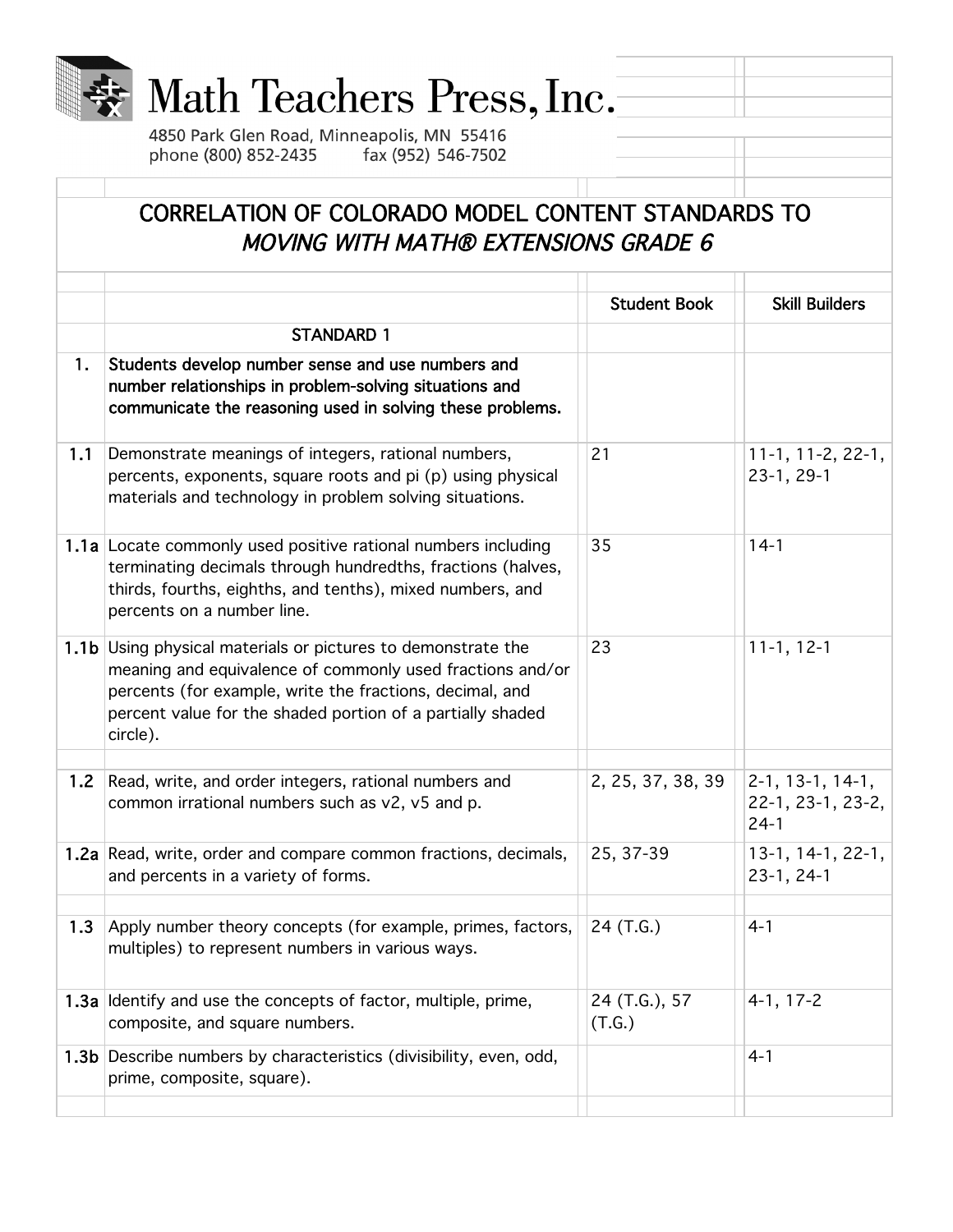|     |                                                                                                                                                                                                                                                                                 | <b>Student Book</b>    | <b>Skill Builders</b>                                        |
|-----|---------------------------------------------------------------------------------------------------------------------------------------------------------------------------------------------------------------------------------------------------------------------------------|------------------------|--------------------------------------------------------------|
| 1.4 | Use the relationships among fractions, decimals, and<br>percents, including the concepts of ratio and proportion in<br>problem-solving situations.                                                                                                                              |                        | $30-1$                                                       |
|     | 1.4a Demonstrate equivalence relationships among fractions,<br>decimals and percents in problem solving situations (for<br>example, two students out of eight is the same as 25%).                                                                                              | 40 (T.G.)              | $30-1$                                                       |
| 1.5 | Develop, test, and explain conjectures about properties of<br>integers and rational numbers.                                                                                                                                                                                    | 4                      | $5-1, 5-2$                                                   |
|     | 1.5a Develop, test, and explain conjectures about properties of<br>numbers (associative, commutative, identity, distributive,<br>multiplicative property of zero on whole and rational<br>numbers.)                                                                             | $\overline{4}$         | $5-1, 5-2$                                                   |
| 1.6 | Use number sense to estimate and justify the reasonableness<br>of solutions to problems involving integers, rational numbers,<br>and common irrational numbers such as v2, v5, and p.                                                                                           | 3, 7, 8, 14, 21,<br>26 | $3-1, 3-2, 45-2, 49$<br>1, 49-2, 50-1, 50-<br>$\overline{c}$ |
|     | <b>1.6a</b> Use number sense to estimate, determine, and justify the<br>reasonableness of solutions involving whole numbers,<br>decimals, and common fractions (only sums and differences<br>for fractions and decimals). For example: Is $1/2 + 1/3$ closer<br>to 0, 1/2 or 1? | 7, 8, 14, 26           | $3-1, 3-2, 45-2, 49$<br>1, 49-2, 50-1, 50-<br>$\overline{c}$ |
|     |                                                                                                                                                                                                                                                                                 |                        |                                                              |
| 2.  | <b>STANDARD 2</b>                                                                                                                                                                                                                                                               |                        |                                                              |
|     | Students use algebraic methods to explore, model, ad<br>describe patterns and functions involving numbers, shapes,<br>data, and graphs in problem-solving situations and<br>communicate the reasoning used in solving these problems.                                           |                        |                                                              |
| 2.1 | Represent, describe, and analyze patterns and relationships<br>using tables, graphs, verbal rules, and standard algebraic<br>notation.                                                                                                                                          |                        | $44-1$                                                       |
|     | 2.1a Represent, describe, and analyze geometric and numeric<br>patterns using tables, words, symbols, concrete objects, or<br>pictures.                                                                                                                                         |                        | $44-1$                                                       |
|     | 2.1b Use a variable to represent an unknown (letter, box, symbol).                                                                                                                                                                                                              |                        | $5-2, 45-5$                                                  |
| 2.2 | Describe patterns using variables, expressions, equations and<br>inequalities in problem-solving situations.                                                                                                                                                                    |                        |                                                              |
|     | 2.2a Solve problems by representing and analyzing patterns using<br>tables, words, concrete objects, or pictures.                                                                                                                                                               | 23,61                  | $47 - 2$                                                     |
|     |                                                                                                                                                                                                                                                                                 |                        |                                                              |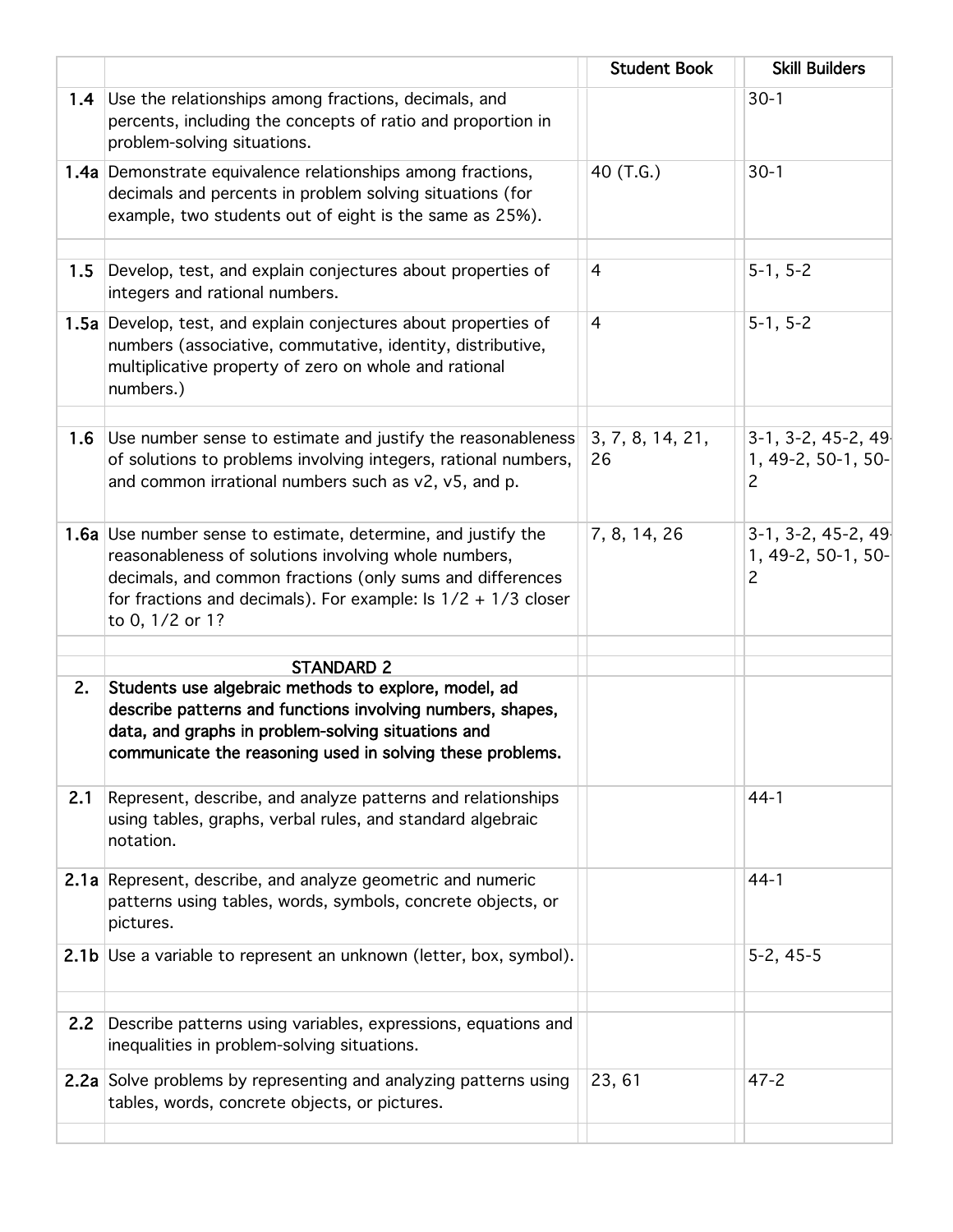|     |                                                                                                                                                                                                                                       | <b>Student Book</b> | <b>Skill Builders</b> |
|-----|---------------------------------------------------------------------------------------------------------------------------------------------------------------------------------------------------------------------------------------|---------------------|-----------------------|
| 2.3 | Analyze functional relationships to explain how a change in<br>one quantity results in a change in another (for example, how<br>the area of a circle changes as the radius increases, or how a<br>person's height changes over time). | 60 (T.G.), 61       |                       |
|     | 2.3a Predict and describe how a change in one quantity results in<br>a change in another quantity in a linear relationship (for<br>example, A creature gains 3 oz. a day, how much will it have<br>gained over 10 days?)              | 61                  |                       |
| 2.4 | Distinguish between linear and nonlinear functions through<br>informal investigations.                                                                                                                                                |                     |                       |
|     | 2.4a Explain whether data presented in a chart or graph is<br>changing at a constant rate.                                                                                                                                            |                     |                       |
| 2.5 | Solve simple linear equations in problem-solving situations<br>using a variety of methods (informal, formal, graphical) and a<br>variety of tools (physical materials, calculators, computers).                                       | 41, 48              | 19-1, 19-2, 45-5      |
|     | 2.5a Solve problems using tables, concrete objects, or pictures<br>involving linear relationships with whole numbers.                                                                                                                 | 41,61               | $42-1, 47-1$          |
|     | <b>STANDARD 3</b>                                                                                                                                                                                                                     |                     |                       |
| 3.  | Students use data collection and analysis, statistics, and<br>probability in problem-solving situations and communicate<br>the reasoning used in solving these problems.                                                              |                     |                       |
| 3.1 | Read and construct displays of data using appropriate<br>techniques (for example, line graphs, circle graphs, scatter<br>plots, box plots, stem-and-leaf plots) and appropriate<br>technology.                                        | 62, 63              | $48 - 1$              |
|     | 3.1a Organize and construct a line graph, bar graph, and<br>frequency table from a given set of data.                                                                                                                                 | 63 (T.G.)           |                       |
|     | <b>3.1b</b> Read, interpret and draw conclusions from a line graph, bar<br>graph, circle graph and frequency table.                                                                                                                   | 62, 63              | $48 - 1$              |
| 3.2 | Display and use measures of central tendency, such as mean,<br>median, and mode, and measures of variability, such as range<br>and quartiles.                                                                                         | 18, 19              | 46-1, 46-2            |
|     | 3.2a Find and use measures of central tendency including mean,<br>median, and mode.                                                                                                                                                   | 18, 19              | 46-1, 46-2            |
|     | 3.2b Find and use the range from a given set of data (for<br>example, find the range from 2 to 12. Note: the range is 10).                                                                                                            | 19                  |                       |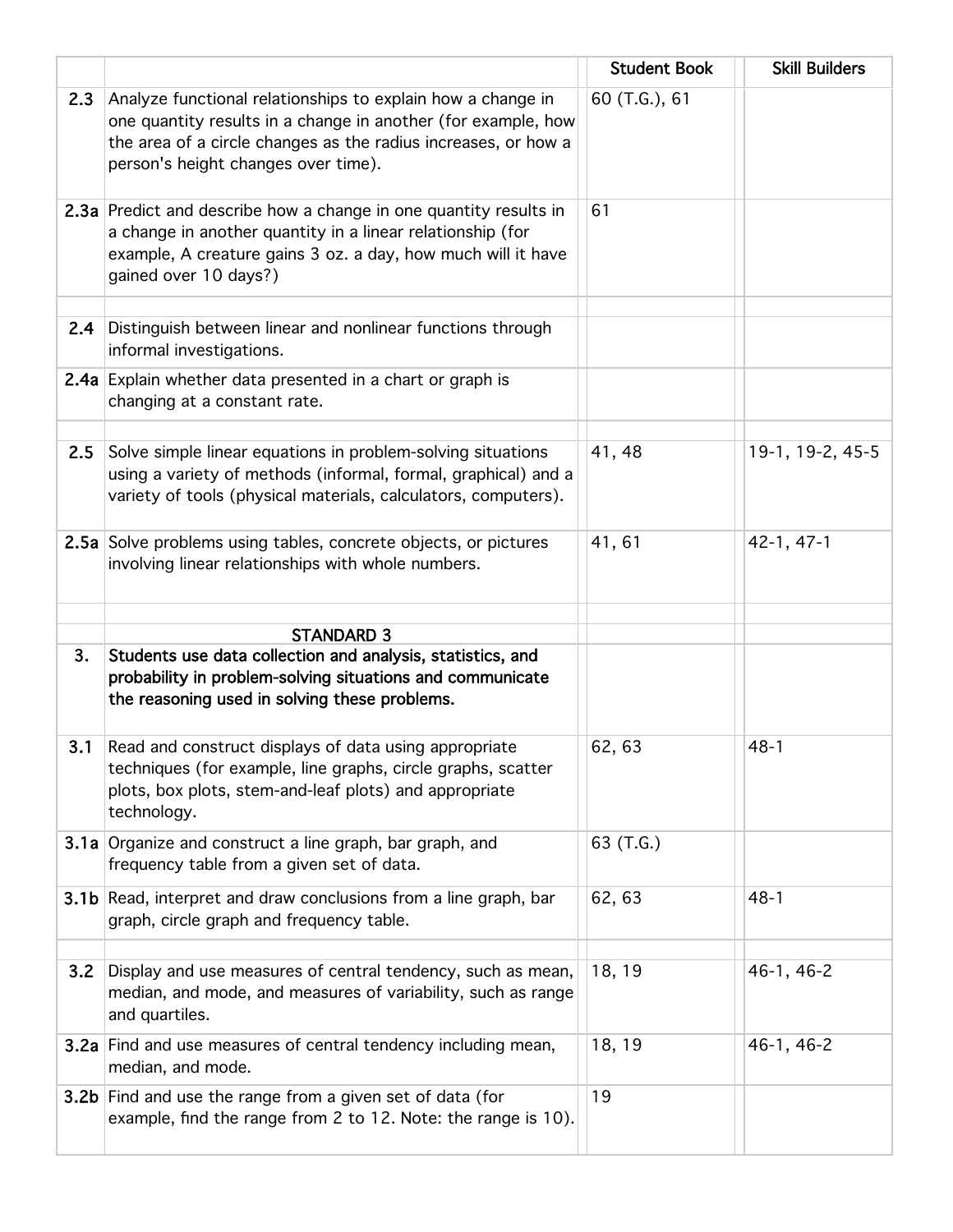|     |                                                                                                                                                                                                                                                                              | <b>Student Book</b> | <b>Skill Builders</b>                   |
|-----|------------------------------------------------------------------------------------------------------------------------------------------------------------------------------------------------------------------------------------------------------------------------------|---------------------|-----------------------------------------|
|     |                                                                                                                                                                                                                                                                              |                     |                                         |
|     | <b>3.4</b> Formulate hypotheses, draw conclusions, and make<br>convincing arguments based on data analysis.                                                                                                                                                                  | 14, 19              | $47 - 1$                                |
|     | 3.4a Analyze data and draw conclusions to predict outcomes<br>based on data displays such as line graphs, bar graphs, or<br>frequency tables.                                                                                                                                | 62, 63              | $48 - 1$                                |
| 3.6 | Make predictions and compare results using both                                                                                                                                                                                                                              |                     | $47 - 2$                                |
|     | experimental and theoretical probability drawn from real-<br>world problems.                                                                                                                                                                                                 |                     |                                         |
|     | <b>3.6a</b> Using a chance device, such as a number cube or spinner,<br>design a fair game and an unfair game, and explain why they<br>are fair and unfair respectively.                                                                                                     |                     |                                         |
|     | 3.6b Make predictions based on data obtained from simple<br>probability experiments.                                                                                                                                                                                         |                     | $47 - 2$                                |
|     | <b>3.6c</b> Describe an event as likely or unlikely and explain the degree<br>of likelihood using words such as certain, very likely, not<br>likely, or impossible.                                                                                                          |                     | $47 - 2$                                |
|     | Use counting strategies to determine all the possible                                                                                                                                                                                                                        |                     |                                         |
| 3.7 | outcomes from an experiment (for example, the number of<br>ways students can line up to have their picture taken).                                                                                                                                                           |                     |                                         |
|     | 3.7a Determine the number of possible outcomes for simple<br>events using a variety of methods such as: organized lists or<br>tree diagrams.                                                                                                                                 |                     |                                         |
|     |                                                                                                                                                                                                                                                                              |                     |                                         |
| 4.  | <b>STANDARD 4</b><br>Students use geometric concepts, properties, and<br>relationships in problem-solving situations and communicate<br>the reasoning used in solving these problems.                                                                                        |                     |                                         |
| 4.2 | Describe, analyze, and reason informally about the properties<br>(for example, parallelism, perpendicularity, congruence) of<br>two- and three dimensional figures.                                                                                                          | 50, 52-54           | $31-1, 32-1, 33-1,$<br>34-1, 35-1, 39-2 |
|     | 4.2a Identify, compare, and analyze the attributes of two- and<br>three-dimensional shapes and develop vocabulary to describe<br>the attributes (for example, acute, obtuse, right angle,<br>parallel lines, perpendicular lines, intersecting lines, and line<br>segments). | 50, 52-54           | 32-1, 33-1, 34-1,<br>$35-1, 39-2$       |
|     | 4.2b Make and test conjectures about geometric relationships and<br>develop logical arguments to justify conclusions.                                                                                                                                                        | 50                  | $34-1, 35-1$                            |
|     |                                                                                                                                                                                                                                                                              |                     |                                         |
| 4.4 | Solve problems using coordinate geometry.                                                                                                                                                                                                                                    | 61                  |                                         |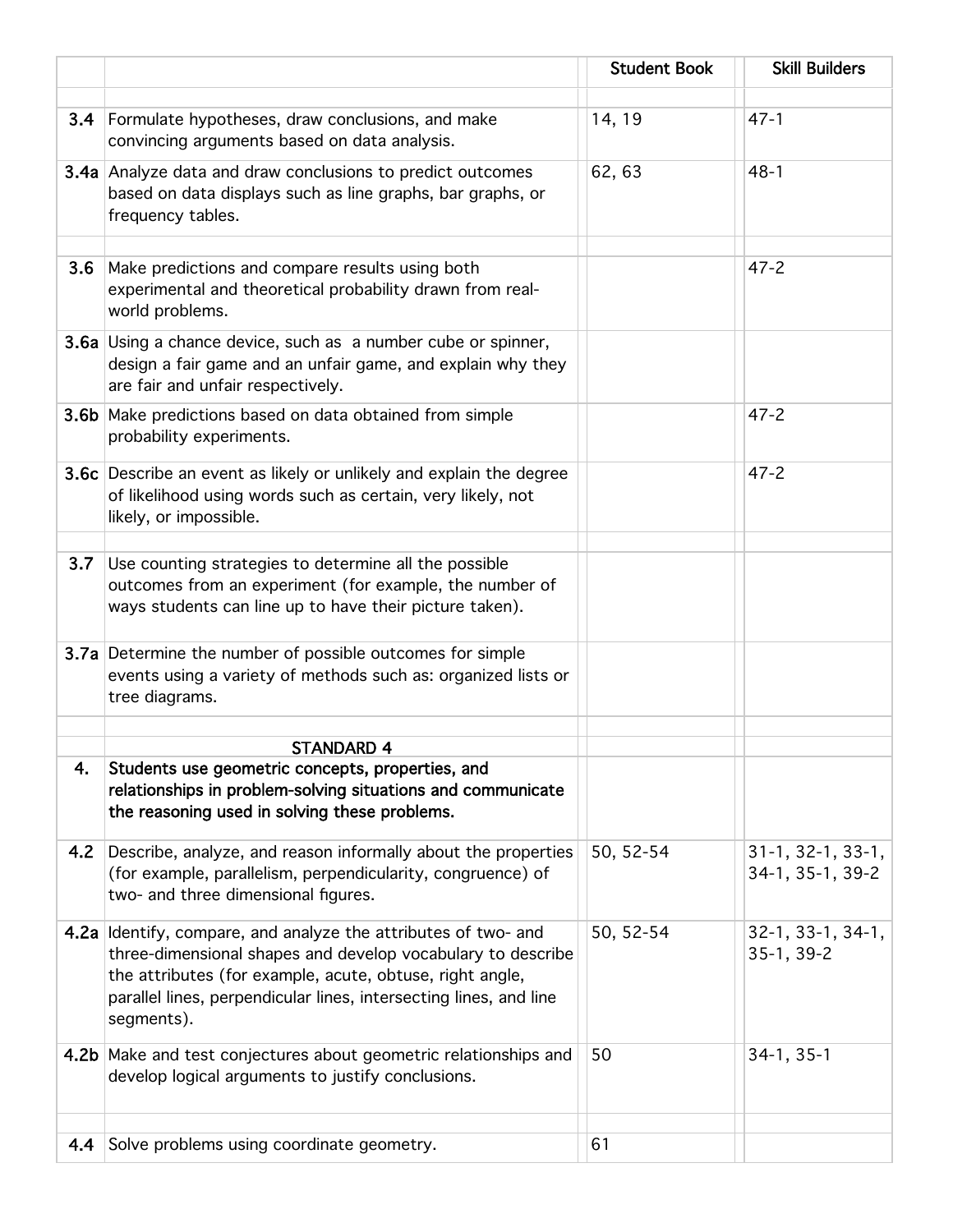|     |                                                                                                                                                                                 | <b>Student Book</b> | <b>Skill Builders</b>             |
|-----|---------------------------------------------------------------------------------------------------------------------------------------------------------------------------------|---------------------|-----------------------------------|
|     | 4.4a Plot points on a coordinate graph in quadrant 1.                                                                                                                           | 61                  |                                   |
|     | 4.4b Draw a graph (in quadrant) from a given scenario or table.                                                                                                                 | 61                  |                                   |
| 4.5 | Solve problems involving perimeter and area in two<br>dimensions, and involving surface area and volume in three<br>dimensions.                                                 | 56-58               | 38-1, 38-2, 39-1                  |
|     | 4.5a Solve problems involving the perimeter of polygons.                                                                                                                        | 56                  | $38-1$                            |
|     | 4.5b Solve problems involving area of polygons (square, rectangle,<br>parallelogram, rhombus, triangle).                                                                        | 57                  | $38 - 2$                          |
| 4.6 | Transform geometric figures using reflections, translations,<br>and rotations to explore congruence.                                                                            | 53 (T.G.)           |                                   |
|     | 4.6a identify congruent shapes using reflections, rotations, and<br>translations.                                                                                               |                     |                                   |
|     | 4.6b Show lines of symmetry on a two-dimensional figure.                                                                                                                        |                     |                                   |
| 5.  | Students use a variety of tools and techniques to measure,<br>apply the results in problem-solving situations, and<br>communicate the reasoning used in solving these problems. |                     |                                   |
| 5.1 | Estimate, use, and describe measures of distance, perimeter,<br>area, volume, capacity, weight, mass, and angle comparison.                                                     | 55,60               | 36-1, 36-2, 37-1,<br>$41-1, 42-1$ |
|     | 5.1a Determine the appropriate unit of measure, metric and US<br>customary, when estimating distance, capacity, and weight.                                                     | 55,60               | 36-1, 41-1, 42-1                  |
|     | 5.1b Estimate and use standard and/or metric units for length,<br>weight and temperature.                                                                                       | 55,60               | 36-1, 36-2, 41-1                  |
|     | 5.1c Estimate the area of a polygon.                                                                                                                                            |                     |                                   |
| 5.2 | Estimate, make, and use direct and indirect measurements to<br>describe and make comparisons.                                                                                   | 55,60               | 36-1, 36-2, 37-1,<br>$41-1, 42-1$ |
|     | 5.2a Estimate, make and use direct and indirect measurements to<br>describe and make comparisons.                                                                               | 55,60               | 36-1, 36-2, 37-1,<br>$41-1, 42-1$ |
| 5.3 | Read and interpret various scales including those based on<br>number lines, graphs, and maps.                                                                                   | 35, 62, 63          | $14-1, 48-1$                      |
|     | 5.3a Read and interpret scales on number lines, graphs, and maps.                                                                                                               | 35, 62, 63          | $14-1, 48-1$                      |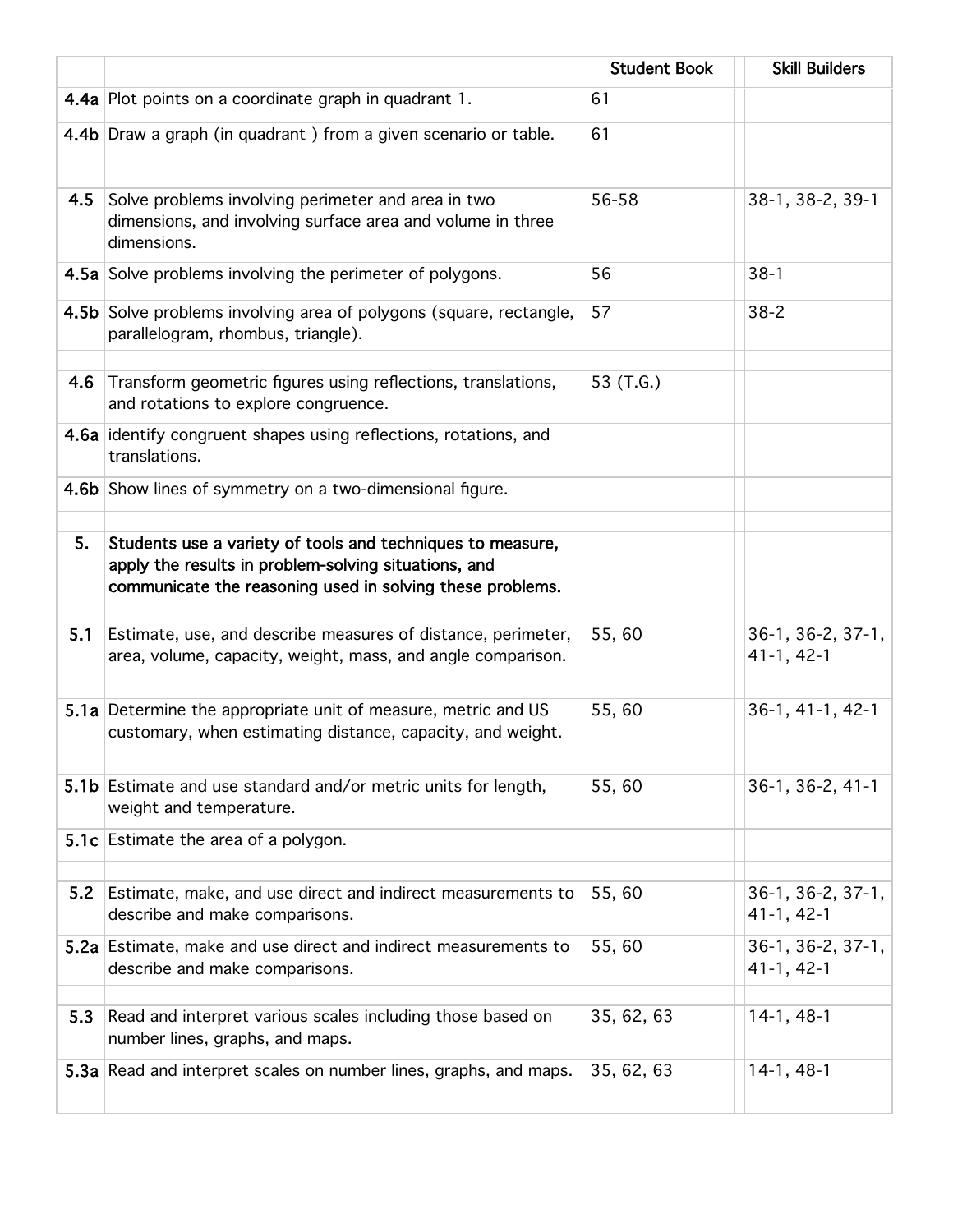|     |                                                                                                                                                                                                                                                                               | <b>Student Book</b>        | <b>Skill Builders</b>               |
|-----|-------------------------------------------------------------------------------------------------------------------------------------------------------------------------------------------------------------------------------------------------------------------------------|----------------------------|-------------------------------------|
|     | 5.3b Select the appropriate scale for a given problem (for<br>example, using the appropriate scale when setting up a graph<br>or determining the order of numbers on a number line).                                                                                          | 63 (T.G.)                  |                                     |
| 5.4 | Develop and use formulas and procedures to solve problems<br>involving measurement.                                                                                                                                                                                           | 56, 57                     | 38-1, 38-2                          |
|     | 5.4a Use formulas and/or procedures to solve problems involving<br>the perimeter of a polygon.                                                                                                                                                                                | 56                         | $38-1$                              |
|     | 5.4b Use formulas and/or procedures to solve problems involving<br>the area of squares, rectangles, parallelograms, rhombus, and<br>triangles.                                                                                                                                | 57                         | $38 - 2$                            |
| 5.5 | Describe how a change in an object's linear dimensions<br>affects its perimeter, area, and volume.                                                                                                                                                                            | 57 (T.G.)                  |                                     |
|     | 5.5a Demonstrate how changing one of the dimensions of a<br>rectangle or triangle affects its perimeter and area using<br>concrete materials or graph paper.                                                                                                                  |                            |                                     |
| 6.  | Students link concepts and procedures as they develop and<br>use computational techniques, including estimation, mental<br>arithmetic, paper-and-pencil, calculators, and computers, in<br>problem-solving situations and communicate the reasoning<br>used in solving these. |                            |                                     |
| 6.1 | Use models to explain how ratios, proportions, and percents<br>can be used to solve real-world problems.                                                                                                                                                                      |                            | $29-1$                              |
|     | 6.1a Use concrete materials or pictures to determine commonly<br>used percentages (for example, 25%, 50%) in problem-<br>solving situations.                                                                                                                                  |                            | $29-1$                              |
| 6.2 | Construct, use, and explain procedures to compute and<br>estimate with whole numbers, fractions, decimals, and<br>integers.                                                                                                                                                   | 3, 7, 8, 14, 15,<br>21, 26 | 3-1, 3-2, 49-1, 49<br>2, 50-1, 50-2 |
|     | 6.2a Demonstrate conceptual meaning for addition and<br>subtraction of fractions and decimals, in problem-solving<br>situations.                                                                                                                                              | 27, 28, 29, 41,<br>42      | 15-1, 16-1, 16-2,<br>$26-1$         |
|     | 6.2b Use and explain strategies to add/subtract, decimals and<br>fractions in problem-solving situations (common fractions<br>with like and unlike denominators, mixed numbers, and<br>decimals to thousandth).                                                               | 27-29, 41, 42              | 15-1, 16-1, 16-2,<br>$18-1, 26-1$   |
|     | 6.2c Find equivalent representations by decomposing and<br>composing whole numbers [for example, 48 x 12 = $(48 x$<br>$10) + (48 \times 2)$ ].                                                                                                                                |                            |                                     |